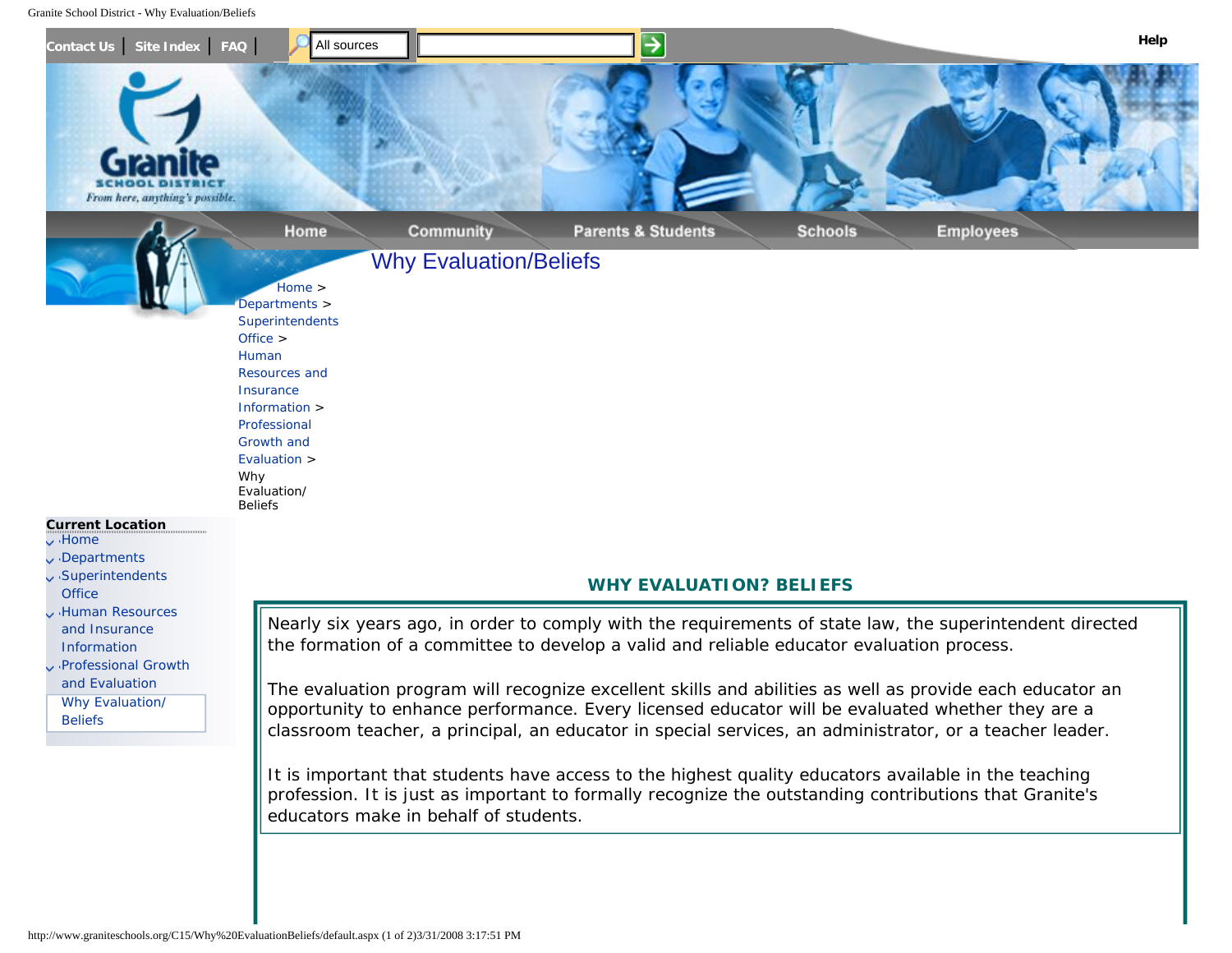#### *BELIEFS*

*Quality Educators are essential for the success of all students. We believe that an effective evaluation system will:*

- *Be driven by student performance results, and measured through a variety of*  α. *lines of evidence across multiple domains.*
- *Hold all licensed educators accountable to a comprehensive set of standards.*  $\Box$
- *Recognize and celebrate excellence and promote trust and professional*   $\blacksquare$ *growth.*
- *Be inclusive, fair, and consistent.*  $\Box$
- *Allow educators to demonstrate skills and abilities.*  $\Box$
- *Identify deficiencies, provide assistance to remediate poor performance, and*   $\Box$ *assist those who cannot perform in transitioning out of the profession.*
- *Have necessary resources for effective functioning.*  $\Box$

Granite School District | 2500 South State | Salt Lake City, Utah 84115 | (801) 646-5000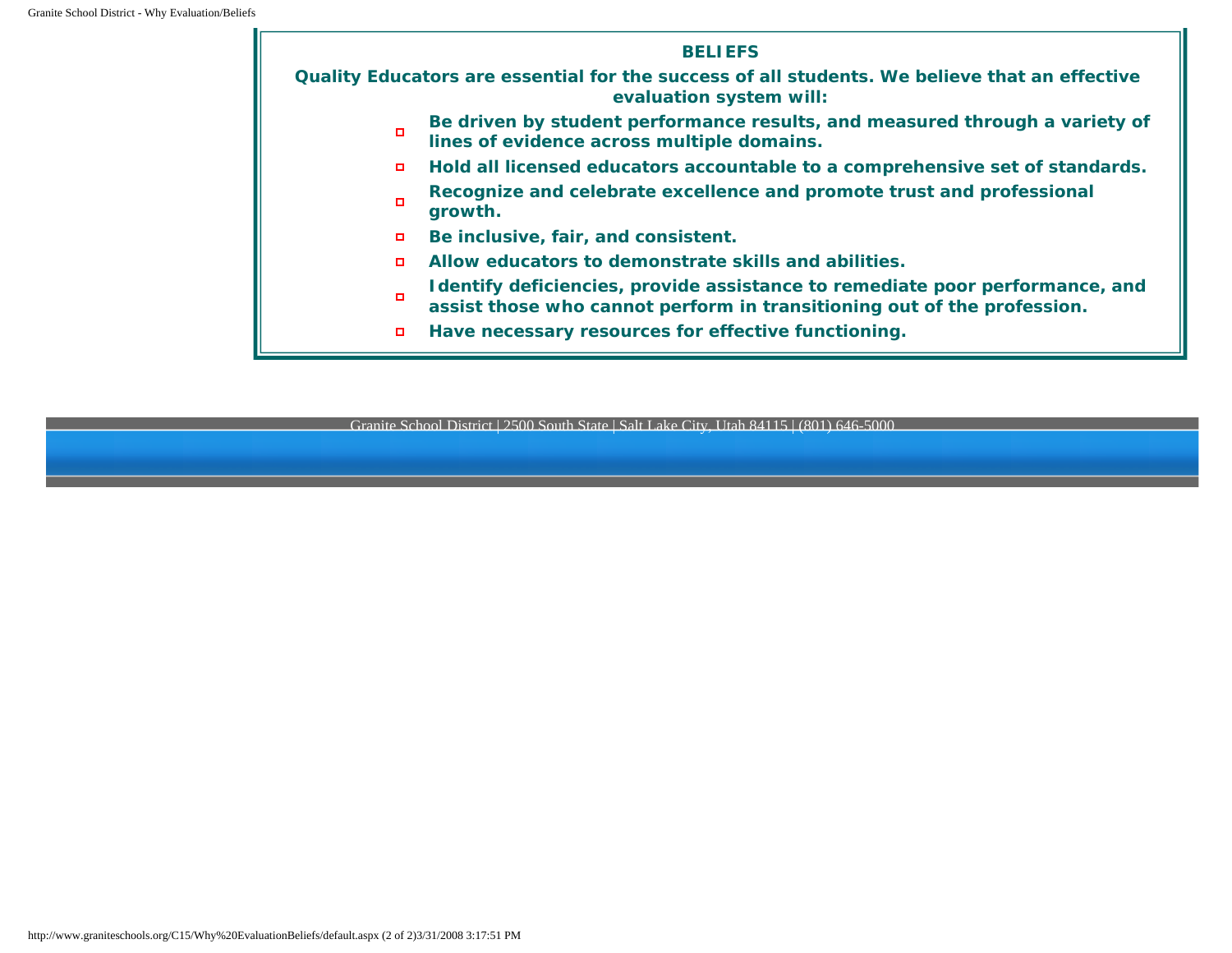## *Granite School District Professional Growth and Evaluation*

# **EDUCATOR RATING BY PEERS**

| <b>Educator Name</b> |             |         | Date                                                                                                                                                                                                                                                                                                                                                                          |              |
|----------------------|-------------|---------|-------------------------------------------------------------------------------------------------------------------------------------------------------------------------------------------------------------------------------------------------------------------------------------------------------------------------------------------------------------------------------|--------------|
|                      |             |         |                                                                                                                                                                                                                                                                                                                                                                               |              |
|                      |             |         | The educator named above has requested that you rate his/her performance in each activity listed below. Please rely on<br>your own contact with the educator in making your decision. If you do not have sufficient information to mark an activity,<br>please select the "Don't know" category. You may make comments on a separate sheet that can be attached to this form. |              |
| N=Never              | S=Sometimes | O=Often | $A =$ Always                                                                                                                                                                                                                                                                                                                                                                  | D=Don't know |

| <b>I. Instruction and Assessment</b>                                                                                                                      |   |   | $\Omega$ | A            | D |
|-----------------------------------------------------------------------------------------------------------------------------------------------------------|---|---|----------|--------------|---|
| A. The educator consistently communicates clearly and accurately.                                                                                         |   |   |          |              |   |
| B. The educator uses a variety of effective instructional strategies.                                                                                     |   |   |          |              |   |
| C. The educator uses a variety of engagement strategies.                                                                                                  |   |   |          |              |   |
| D. The educator involves students in meaningful learning opportunities.                                                                                   |   |   |          |              |   |
| E. The educator makes reasonable and appropriate individual accommodations                                                                                |   |   |          |              |   |
| F. The educator uses assessment to guide instruction and verify that meaningful learning is<br>taking place.                                              |   |   |          |              |   |
| G. The educator systematically reviews and reinforces concepts to support long-term<br>learning.                                                          |   |   |          |              |   |
|                                                                                                                                                           |   |   |          |              |   |
| <b>II. Planning and Preparation</b>                                                                                                                       | N | S | $\Omega$ | $\mathbf{A}$ | D |
| A. The educator uses appropriate curriculum materials in planning for instruction                                                                         |   |   |          |              |   |
| B. The educator plans and prepares for needs of diverse learners.                                                                                         |   |   |          |              |   |
| C. The educator sets goals and makes instructional decisions based on data gathered from<br>multiple sources.                                             |   |   |          |              |   |
| D. The educator applies knowledge of developmentally appropriate practices.                                                                               |   |   |          |              |   |
| E. The educator collaborates with colleagues in planning instruction, effectively using<br>resources and providing support for improved student learning. |   |   |          |              |   |
|                                                                                                                                                           |   |   |          |              |   |
| <b>III.</b> Learning Environment                                                                                                                          | N | S | $\Omega$ | $\mathbf{A}$ | D |
| A. The educator shows and elicits respect while developing and maintaining positive rapport.                                                              |   |   |          |              |   |
| B. The educator supports colleagues.                                                                                                                      |   |   |          |              |   |
| C. The educator advocates, nurtures, and sustains a culture for learning.                                                                                 |   |   |          |              |   |
| D. The educator manages procedures.                                                                                                                       |   |   |          |              |   |
| E. The educator manages student behavior.                                                                                                                 |   |   |          |              |   |

| <b>IV. Professional Responsibilities</b>                             |  |  |  |
|----------------------------------------------------------------------|--|--|--|
| A. The educator participates in professional growth.                 |  |  |  |
| B. The educator interacts and communicates with constituency groups. |  |  |  |
| C. The educator maintains professional appearance and behavior.      |  |  |  |
| D. The educator performs necessary non-instructional duties.         |  |  |  |
| E. The educator demonstrates professional leadership.                |  |  |  |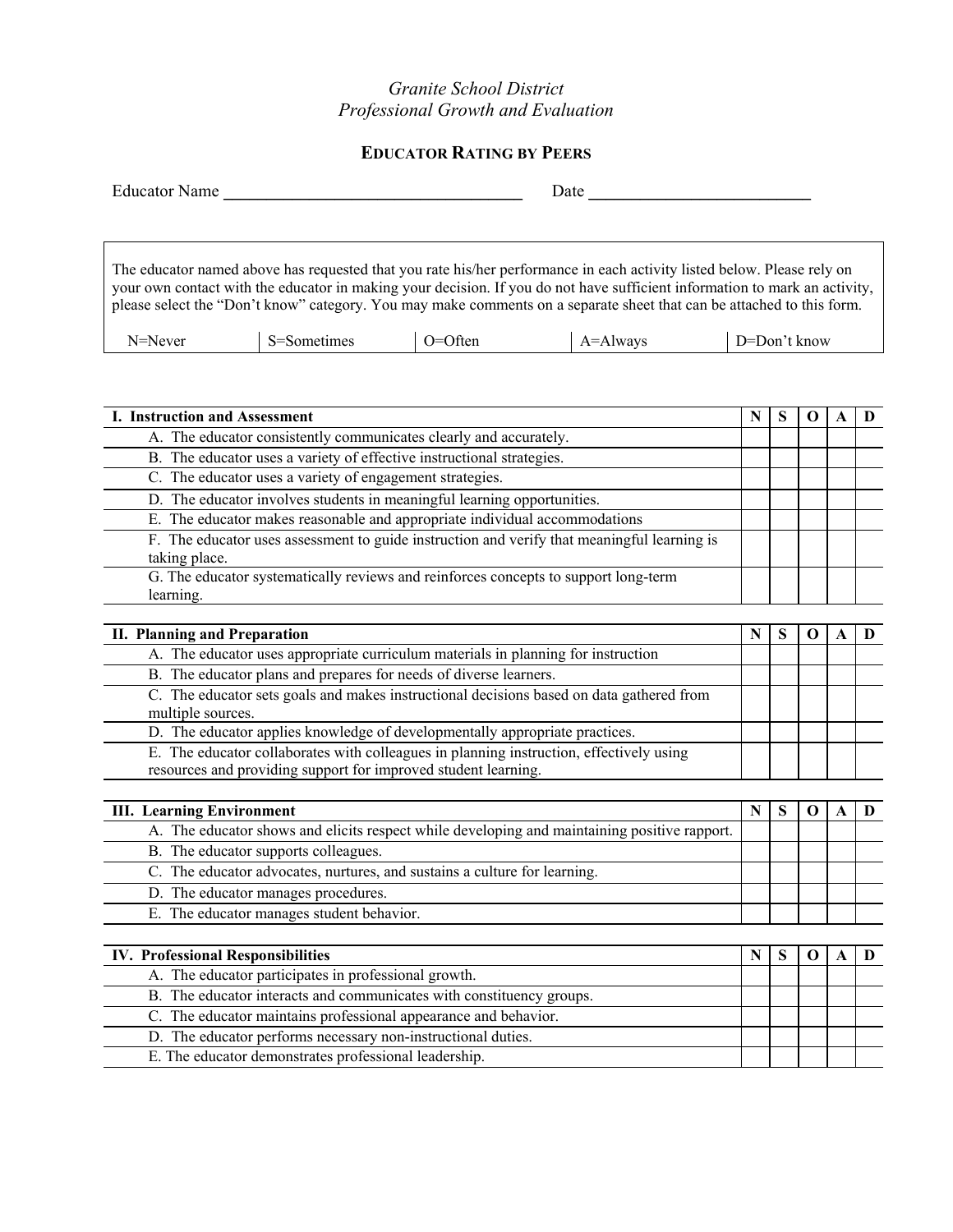Select To Reset Form

### *Granite School District Professional Growth and Evaluation*

## **EDUCATOR OBSERVATION**

| Teacher                                                                                                                                      | Date            |          |   |             |   |   |
|----------------------------------------------------------------------------------------------------------------------------------------------|-----------------|----------|---|-------------|---|---|
| Formal Observation_____________ Informal Visit __________                                                                                    | Time In         | Time Out |   |             |   |   |
| Rate Level of Performance: B = below standard; M=meets standard; A=above standard; E=exemplary; N=not observed                               |                 |          |   |             |   |   |
| I. Instruction and Assessment                                                                                                                |                 | B        | М | A           | E | N |
| A. Consistently communicates clearly and accurately.                                                                                         |                 |          |   |             |   |   |
| B. Uses a variety of effective instructional strategies.                                                                                     |                 |          |   |             |   |   |
| C. Uses a variety of engagement strategies.                                                                                                  |                 |          |   |             |   |   |
| D. Involves students in meaningful learning.                                                                                                 |                 |          |   |             |   |   |
| E. Makes reasonable and appropriate individual accommodations                                                                                |                 |          |   |             |   |   |
| F. Uses assessment to guide instruction and verify that meaningful learning is taking place.                                                 |                 |          |   |             |   |   |
| G. Systematically reviews and reinforces concepts to support long-term learning.                                                             |                 |          |   |             |   |   |
| Comments:                                                                                                                                    |                 |          |   |             |   |   |
|                                                                                                                                              |                 |          |   |             |   |   |
| <b>II. Planning and Preparation</b>                                                                                                          |                 | B        | М | A           | E | N |
| A. Uses appropriate curriculum materials in planning.                                                                                        |                 |          |   |             |   |   |
| B. Plans and prepares for needs of diverse learners.                                                                                         |                 |          |   |             |   |   |
| C. Sets goals and makes instructional decisions based on data gathered from multiple sources.                                                |                 |          |   |             |   |   |
| D. Applies knowledge of developmentally appropriate practices when planning instruction.                                                     |                 |          |   |             |   |   |
| E. Collaborates with colleagues in planning instruction, effectively using resources and providing support for<br>improved student learning. |                 |          |   |             |   |   |
| Comments:                                                                                                                                    |                 |          |   |             |   |   |
|                                                                                                                                              |                 |          |   |             |   |   |
| <b>III.</b> Learning Environment                                                                                                             |                 | В        | M | A           | E | N |
| A. Shows and elicits respect while developing and maintaining positive rapport.                                                              |                 |          |   |             |   |   |
| B. Supports colleagues.                                                                                                                      |                 |          |   |             |   |   |
| C. Advocates, nurtures, and sustains a culture for learning.                                                                                 |                 |          |   |             |   |   |
| D. Manages procedures.                                                                                                                       |                 |          |   |             |   |   |
| E. Manages student behavior.                                                                                                                 |                 |          |   |             |   |   |
| F. Prepares and maintains an environment conductive to learning.                                                                             |                 |          |   |             |   |   |
| Comments:                                                                                                                                    |                 |          |   |             |   |   |
|                                                                                                                                              |                 |          |   |             |   |   |
| <b>IV. Professional Responsibilities</b>                                                                                                     |                 | B        | M | $\mathbf A$ | E | N |
| Maintains professional appearance and behavior.                                                                                              |                 |          |   |             |   |   |
| Performs necessary non-instructional duties.                                                                                                 |                 |          |   |             |   |   |
| Comments:                                                                                                                                    |                 |          |   |             |   |   |
|                                                                                                                                              |                 |          |   |             |   |   |
| <b>Observer Name</b>                                                                                                                         | <b>Position</b> |          |   |             |   |   |

**Educator Signature\_\_\_\_\_\_\_\_\_\_\_\_\_\_\_\_\_\_\_\_\_\_\_\_\_\_\_\_\_\_ Date Received\_\_\_\_\_\_\_\_\_\_\_\_\_\_\_\_\_\_\_\_\_\_**

 **(Indicates educator has received a copy)**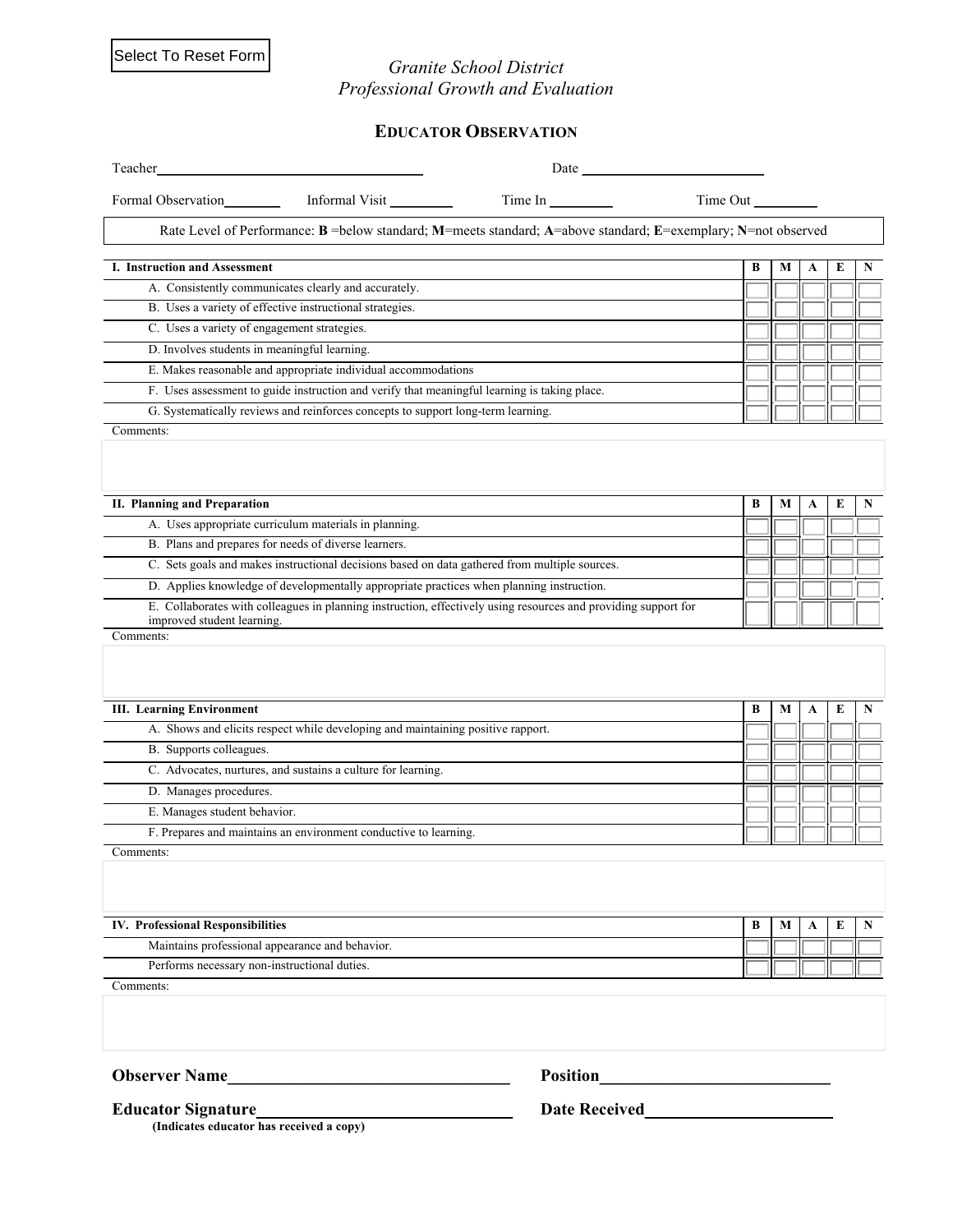| <b>Click Here To Reset Form</b>                                                  |                                                                                                                                                                                   |                  |                                   |
|----------------------------------------------------------------------------------|-----------------------------------------------------------------------------------------------------------------------------------------------------------------------------------|------------------|-----------------------------------|
|                                                                                  |                                                                                                                                                                                   |                  | Check Applicable                  |
|                                                                                  | <b>Granite School District</b>                                                                                                                                                    |                  | $\sqcap$ Career<br>Provisional    |
|                                                                                  | <b>Professional Growth and Evaluation</b>                                                                                                                                         |                  |                                   |
|                                                                                  | <b>SUMMATIVE EVALUATION SUMMARY</b>                                                                                                                                               |                  | $\Box$ year 1                     |
|                                                                                  |                                                                                                                                                                                   |                  | $\Box$ year 2                     |
|                                                                                  |                                                                                                                                                                                   |                  | $\Box$ year 3                     |
| Supervisor's Name                                                                |                                                                                                                                                                                   |                  | Licensure Year                    |
|                                                                                  |                                                                                                                                                                                   |                  |                                   |
| <b>Lines of Evidence</b><br>(Required)<br>Professional Learning - Year Completed | Date (year) of Completion (ex: 04)<br>Provisional – Two observations required each summative year<br>Career - Observation required each summative year<br><b>Number of Points</b> |                  | <b>Dates of Observation MM/YY</b> |
| Check Area of focus using Standards Domains                                      | □Domain I<br>$\Box$ Domain II<br>$\Box$ Domain III                                                                                                                                | $\Box$ Domain IV |                                   |
| Options: Select one or more of the following for each year:                      |                                                                                                                                                                                   |                  |                                   |
|                                                                                  | Year                                                                                                                                                                              | Year             | Year                              |
| Surveys                                                                          | Recommendations/Commendations                                                                                                                                                     | Service          |                                   |
| <b>Student Achievement Data</b>                                                  | Committee(s)                                                                                                                                                                      | Other(s)         |                                   |

| The following standards are areas for growth: |                          |  |  |  |
|-----------------------------------------------|--------------------------|--|--|--|
| Standard                                      | <b>Lines of Evidence</b> |  |  |  |
|                                               |                          |  |  |  |
|                                               |                          |  |  |  |
|                                               |                          |  |  |  |

#### **Status of Employment**

| ⊡ Yes<br>A. Has this educator's performance been satisfactory during the period covered by this evaluation?<br>□ No                   |
|---------------------------------------------------------------------------------------------------------------------------------------|
| $\Box$ Yes<br>B. Based upon this evaluation, would you recommend the continuation of this educator's employment? (March only)<br>∃ No |
| Supervisor's comments:                                                                                                                |

Educator's comments:

| Educator's<br><b>Signature</b> |                                       | Date | Supervisor's<br>`Signature | Date |
|--------------------------------|---------------------------------------|------|----------------------------|------|
|                                | Indicates educator has received copy) |      |                            |      |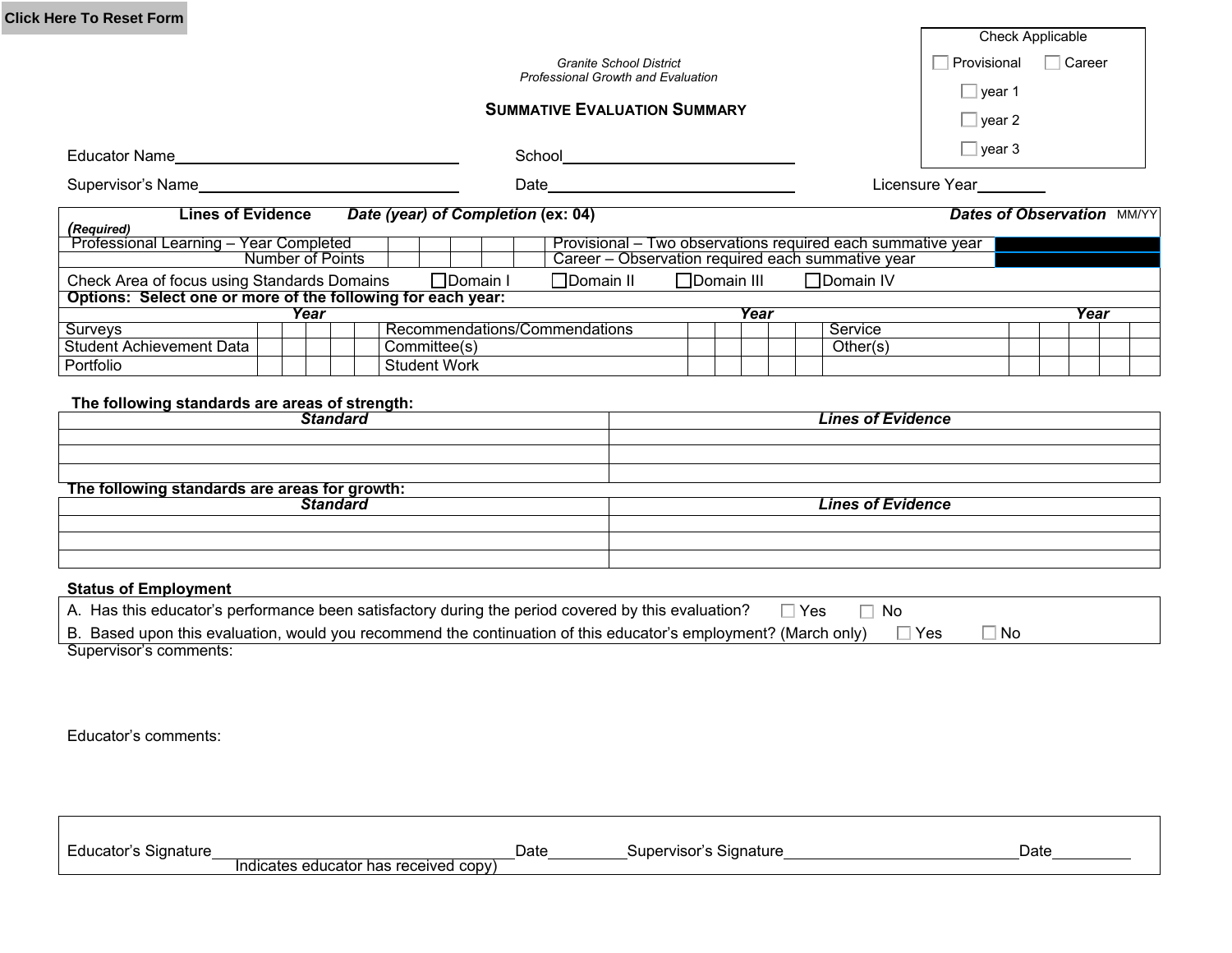<span id="page-5-0"></span>Granite School District - Summative Evaluation Process & Timeline



|                    | during formative meetings<br>• Reviewing goals and lines of evidence from<br>formative evaluations, including current year<br>• Gathering lines of evidence for summative<br>evaluation |
|--------------------|-----------------------------------------------------------------------------------------------------------------------------------------------------------------------------------------|
| October - November | • Preparing the Summative Evaluation Worksheet<br>• Preparing the Summative Evaluation Summary<br>and submitting to district permanent record file                                      |
| December - January | • Reviewing evaluations<br>• Gathering lines of evidence for summative<br>evaluation<br>• Preparing the Summative Evaluation Worksheet                                                  |
| February - March   | • Completing the Summative Evaluation Summary<br>and submitting to school service directors                                                                                             |
|                    | <b>Career Educators</b>                                                                                                                                                                 |
|                    | The career educator and supervisor will meet as follows:                                                                                                                                |
| July - August      | • Reviewing goals and lines of evidence from past<br>formative evaluations, including the current year<br>• Preparing the Summative Evaluation Worksheet                                |
| October - November | • Selecting lines of evidence for summative<br>evaluation<br>• Preparing the Summative Evaluation Summary                                                                               |
| March - May        | • Completing the Summative Evaluation Summary                                                                                                                                           |

and submitting to school service directors